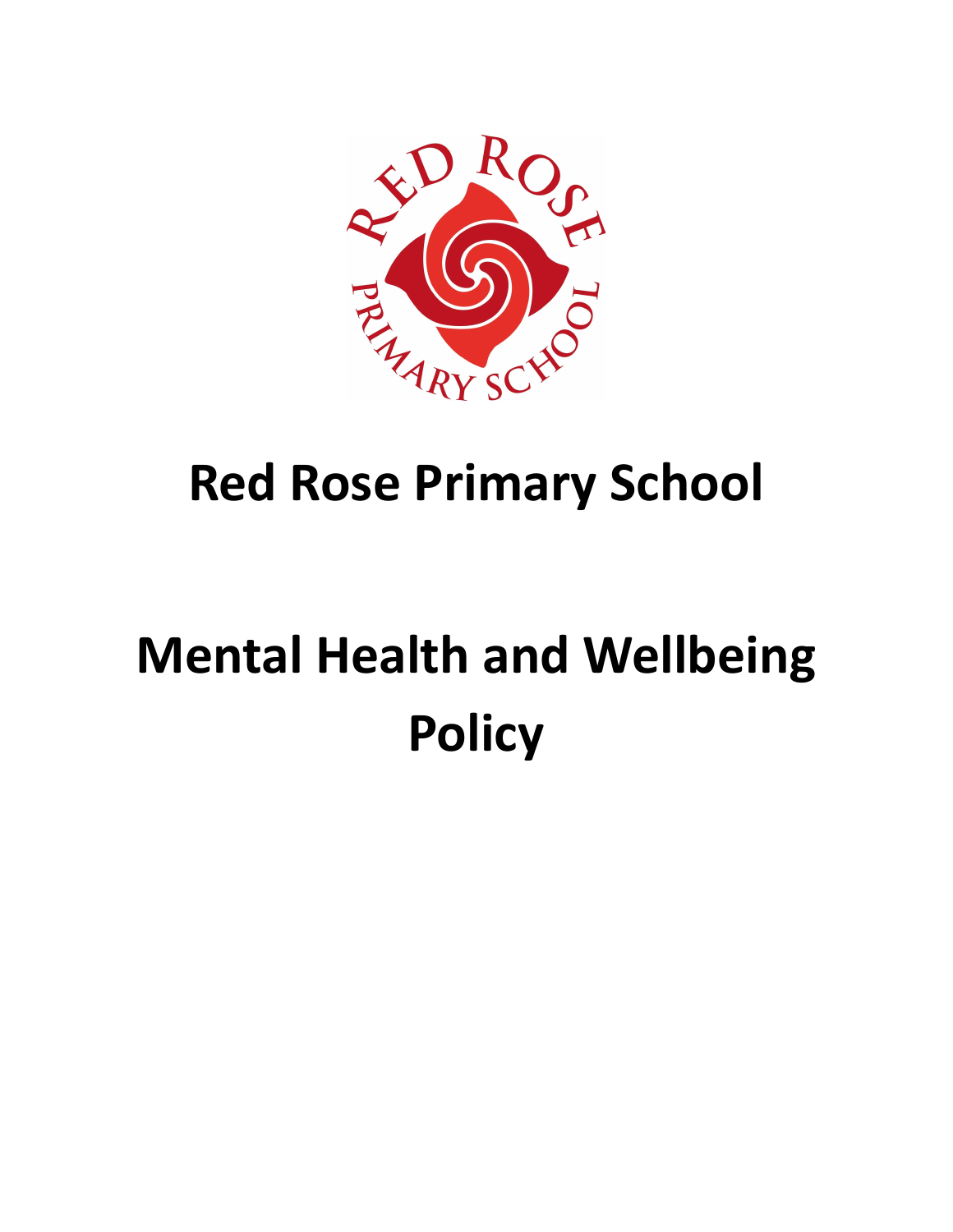

# **Policy Statement**

At Red Rose Primary School we are committed to supporting the positive mental health and wellbeing of our whole community of children, staff, parents and carers.

Our ethos is supportive, caring and respectful. We understand how important positive mental health and wellbeing is to our lives. We recognise that children's mental health is a vital factor in their overall wellbeing and how it can affect their learning and achievements. Our School encourages children to be open and we support all children to have their voice heard.

The Department for Education (DfE) recognises that "in order to help their children succeed, schools have a role to play in supporting them to be resilient and mentally healthy". Our School is a place for children to experience a nurturing and supportive environment. We support the children to develop their self-esteem and build resilience. We understand all children and their families go through ups and downs, and some face significant life events.

In 2017, research (Mental Health of Children and Young People in England) found that "one in eight 5 to 19-year olds had at least one mental disorder". We know that anyone in our community may need additional emotional support to cope with life's challenges.

Our culture of nurturing children and building resilience to mental health problems means our School is a safe place where:

- Every child feels valued;
- Every child has a sense of belonging;
- Every child feels able to talk openly with trusted members of staff about their problems;
- Positive mental health is promoted;
- Bullying is not tolerated.

We recognise the importance of supporting positive mental health and wellbeing to the whole School community.

At Red Rose Primary School positive mental health is everybody's responsibility.

## **Policy Scope**

This Policy is a guide for all teaching and non-teaching staff. It outlines our approach and commitment to promoting and supporting positive mental health and wellbeing in the whole School community. It should be read and understood alongside KCSIE (2021), our Child Protection and Safeguarding, PSHE and Behaviour policies.

# **Purpose of the Policy**

This Policy sets out:

How we promote and support positive mental health in the whole School community; How we identify and support children with mental health needs;

How we prevent mental health problems;

How we support whole families in dealing with children's mental health problems;

How we support staff in spotting early warning signs in children and addressing mental health problems.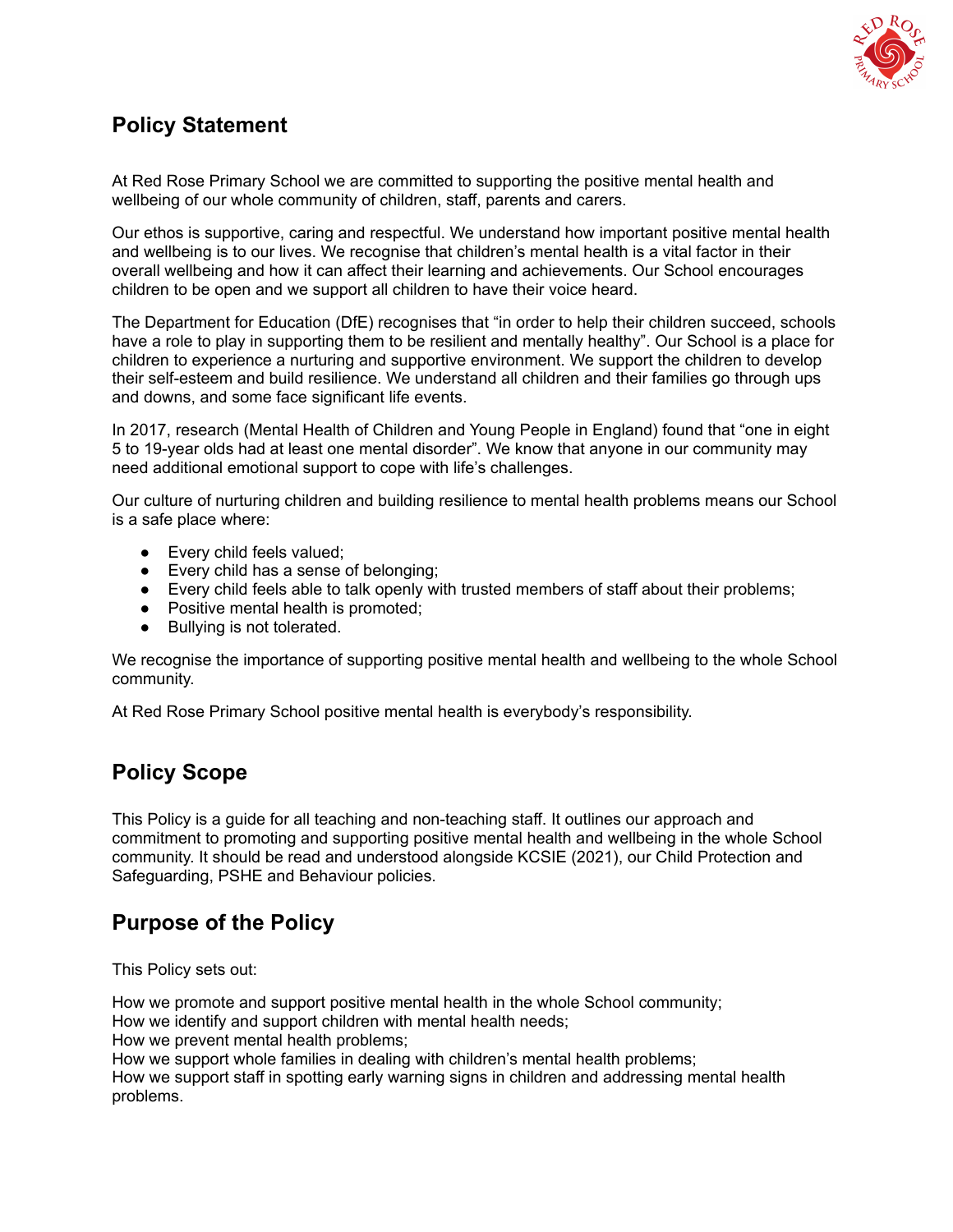

# **Definition of Mental Health and Wellbeing**

"A state of wellbeing in which every individual realises his or her own potential, can cope with the natural stresses of life, can work productively and fruitfully, and is able to make a contribution to her or his community." *World Health Organisation*

"The strength and capacity of our minds to grow and develop, to be able to overcome difficulties and challenges, and make the most of our abilities and opportunities." *Young Minds*

We recognise that mental health and wellbeing is not simply the absence of mental health problems. We know building children's confidence and self-esteem in a safe environment is vital to positive mental health and successful learning outcomes.

At our School we want all children to:

- Understand their emotions and experiences;
- Form and maintain friendships and relationships;
- Be able to express a range of emotions appropriately:
- Develop resilience and cope with setbacks;
- Manage the stresses of everyday life and be able to deal with change;
- Learn and achieve.

We maintain a mentally healthy environment for pupils and staff by:

- Promoting our School rules and values, and encouraging a sense of belonging and community;
- Providing opportunities to develop self-worth;
- Valuing each pupil for who they are;
- Celebrating academic and non-academic achievements;
- Supporting our children to have their say and participate in decision-making;
- Raising awareness amongst staff about early warning signs and symptoms of mental health issues;
- Supporting staff who are struggling with their own mental health problems.

#### **Staff Roles and Responsibilities**

Headteacher, Designated Child Protection/Safeguarding Lead: Mrs A Brinton

Deputy Headteacher, Deputy Designated Child Protection/Safeguarding Lead and SENCO:

Miss C Herbert

Assistant Headteacher, Deputy Designated Child Protection/Safeguarding Lead and KS1 Lead: Mrs A Holt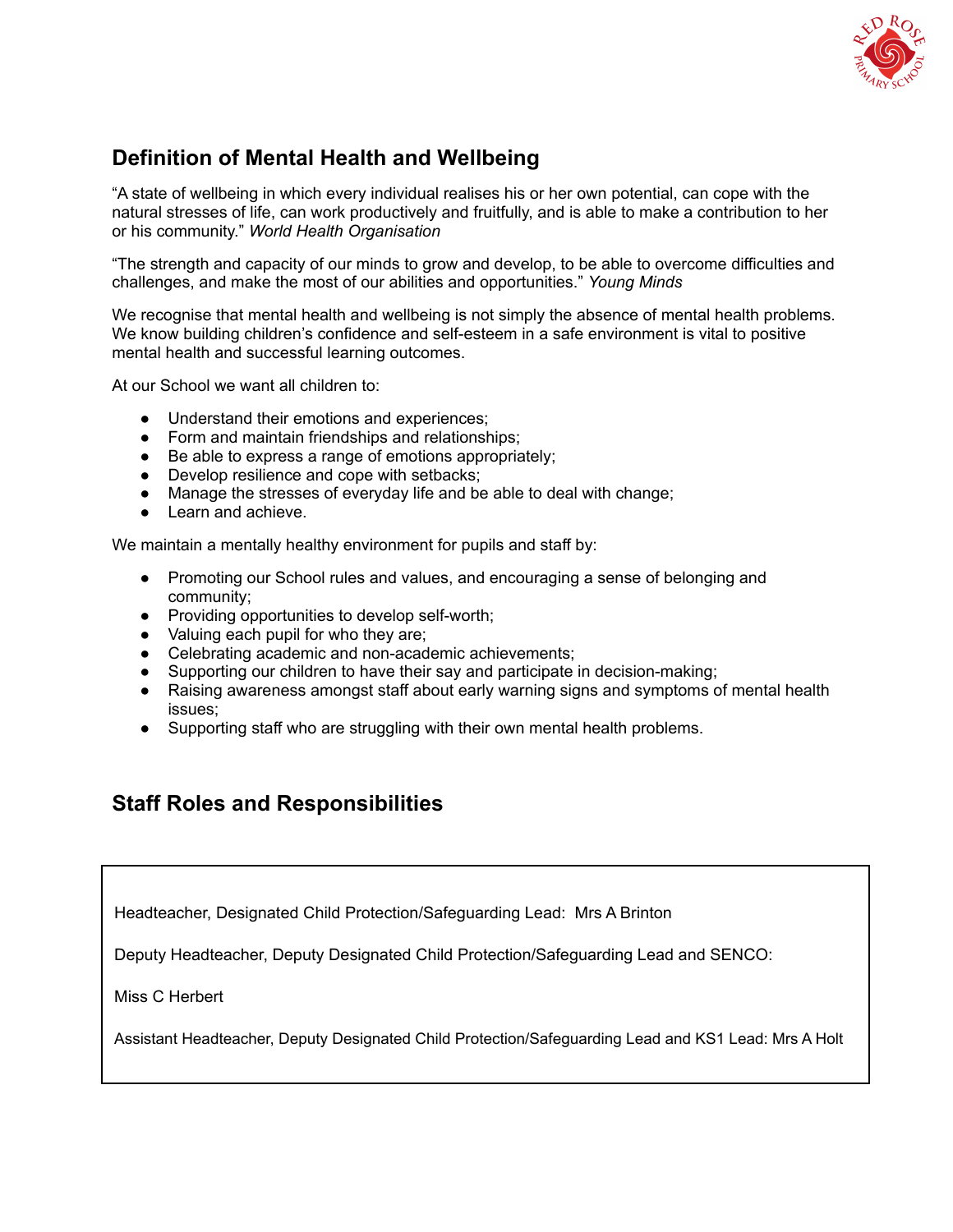

All teaching and non-teaching staff have a responsibility and important role in promoting and supporting the mental health and well being of children and each other. We understand some children will need additional help and we know all staff have a responsibility to look out for early warning signs to ensure children get the early intervention and support they need.

We recognise that many behaviours and emotional problems can be supported within the School environment, or with guidance from external professionals. We have links with mental health professionals and organisations that provide support with mental health needs to children and their families.

If a member of staff is concerned about the mental health and wellbeing of a pupil or other staff member, in the first instance they should speak to our Designated Mental Health Lead – Miss C Herbert.

All staff should also be aware that mental health problems can, in some cases, be an indicator that a child has suffered or is at risk of suffering abuse, neglect or exploitation.

Only appropriately trained professionals should attempt to make a diagnosis of a mental health problem. Staff however, are well placed to observe children day-to-day and identify those whose behaviour suggests that they may be experiencing a mental health problem or be at risk of developing one.

Where children have suffered abuse and neglect, or other potentially traumatic adverse childhood experiences, this can have a lasting impact throughout childhood, adolescence and into adulthood. It is key that staff are aware of how these children's experiences can impact on their mental health, behaviour and education.

If staff have a mental health concern about a child that is also a safeguarding concern, immediate action should be taken, following the child protection policy and speaking to the designated safeguarding lead or a deputy.

If a child or staff member presents a medical emergency then relevant procedures must be followed, including involving the emergency services.

## **Promoting and Supporting Children's Positive Mental Health**

Our School promotes positive mental health and we aim to prevent mental health problems through our developed range of activities and strategies including:

Class activities – certificates and 'Star in the Rocket'; circle time; worry box, daily check-in board, Jigsaw PSHE programme.

Commando Joe's – character building activities to develop resilience, empathy and self awareness

NUFC - Match Fit programme– activities (including safety, citizenship, racism and first aid) to support children.

Transition programme with our feeder secondary schools to support Year 6 children moving onto senior school.

Whole School initiatives – assemblies; School Council; Young Leaders through Durham Resilience Project; Peer Mentors, Cultural Passport, CJ's; afternoon tea with the Head; displays and information around School.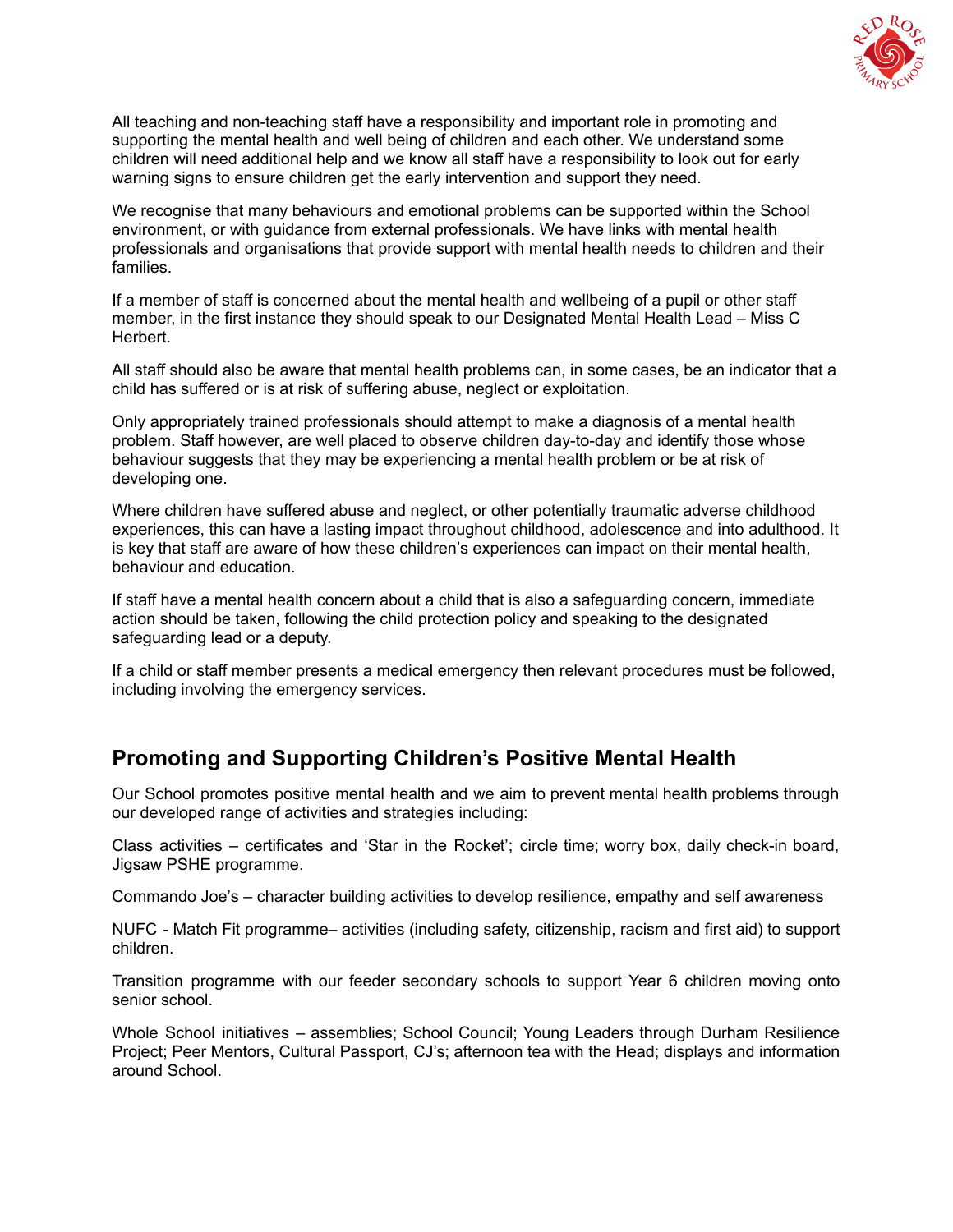

Individual Provision - Two x Mental Health First Aiders trained for 1:1 counselling, Small Relaxation Group provision.

Through our whole-School Jigsaw PSHE programme, we teach social and emotional skills to develop the children's confidence and resilience. In KS1, we explore simple strategies for managing feelings and who to go to if they are feeling worried or upset. In KS2, we help the children to develop positive coping strategies and build their understanding of how to motivate themselves, be supportive of others, and the importance of talking to someone and how to get help.

#### **Identifying and supporting children with mental health needs**

Our approach is to encourage and support children to express themselves and be listened to in a safe environment.

All staff have a responsibility to facilitate and support positive mental health. We aim to spot the early warning signs of mental health issues and to identify appropriate support for the children based on their needs. We involve parents and carers wherever possible and also the children themselves in the care and support they need in School.

We take a whole-community approach towards the mental health of our pupils. Our aim is to support the whole family if possible, but we recognise that we are teachers not mental health professionals. This means regular communication with parents explaining our concerns if appropriate and giving parents guidance about who they can talk to about their children's mental health problems. We involve parents and carers, advise parents to engage the services of mental health professionals if required, and work with professional partners and agencies where necessary.

#### **Disclosures by children of mental health concerns**

Our School recognises the importance of staff remaining calm, supportive and non-judgemental with children who disclose a concern. Staff should make it clear to the children that the concern will be shared with the Mental Health Lead to help them and get the support they need. Staff understand they need to listen, not advise.

#### **Interventions and Support**

All concerns are reported to the Mental Health Lead (Miss C Herbert) and recorded. The Mental Health Lead assesses the level of need to ensure the child gets the appropriate support from within School or from an external health professional. We aim to put early interventions in place wherever possible and to prevent problems escalating.

Following an assessment by the Mental Health Lead;

- a plan will be put in place setting out how the pupil will be supported;
- action needed to provide that support; and
- regular reviews to assess the effectiveness of the provision and changes made where necessary.

We have access to a range of specialist services, including CAMHS. We involve the children themselves and their parents or carers, and if appropriate put in place support for their friends/peers in School. We make every effort to support parents and carers to access services where appropriate.